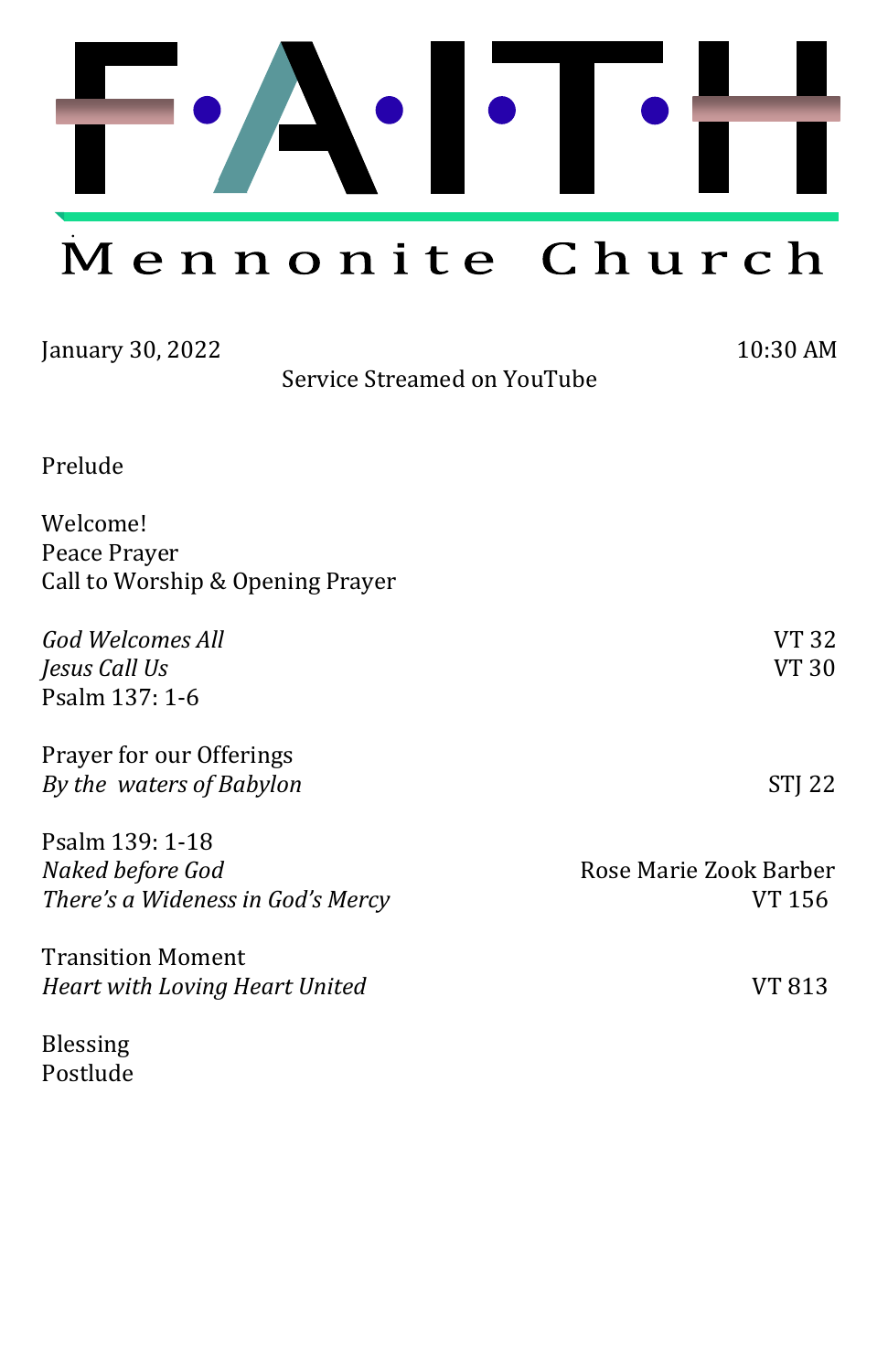### VT = Voices Together STJ = Green Song Book STS = Purple Song Book CCLI License #: 2009481 ONE LICENSE #739073-A

\**This service is streamed live. There will be a pause while the stream is switched from the public to the unlisted (private) stream for our congregational sharing and prayer.*  **If you are unable to stand please remain seated. Announcements etc. will be brought during the unlisted stream.**

### **WORSHIP PARTICIPANTS**

| Guest Speaker Rose Marie Zook Barber |  |
|--------------------------------------|--|
| Worship LeaderDeb Schmidt            |  |
|                                      |  |
|                                      |  |
|                                      |  |

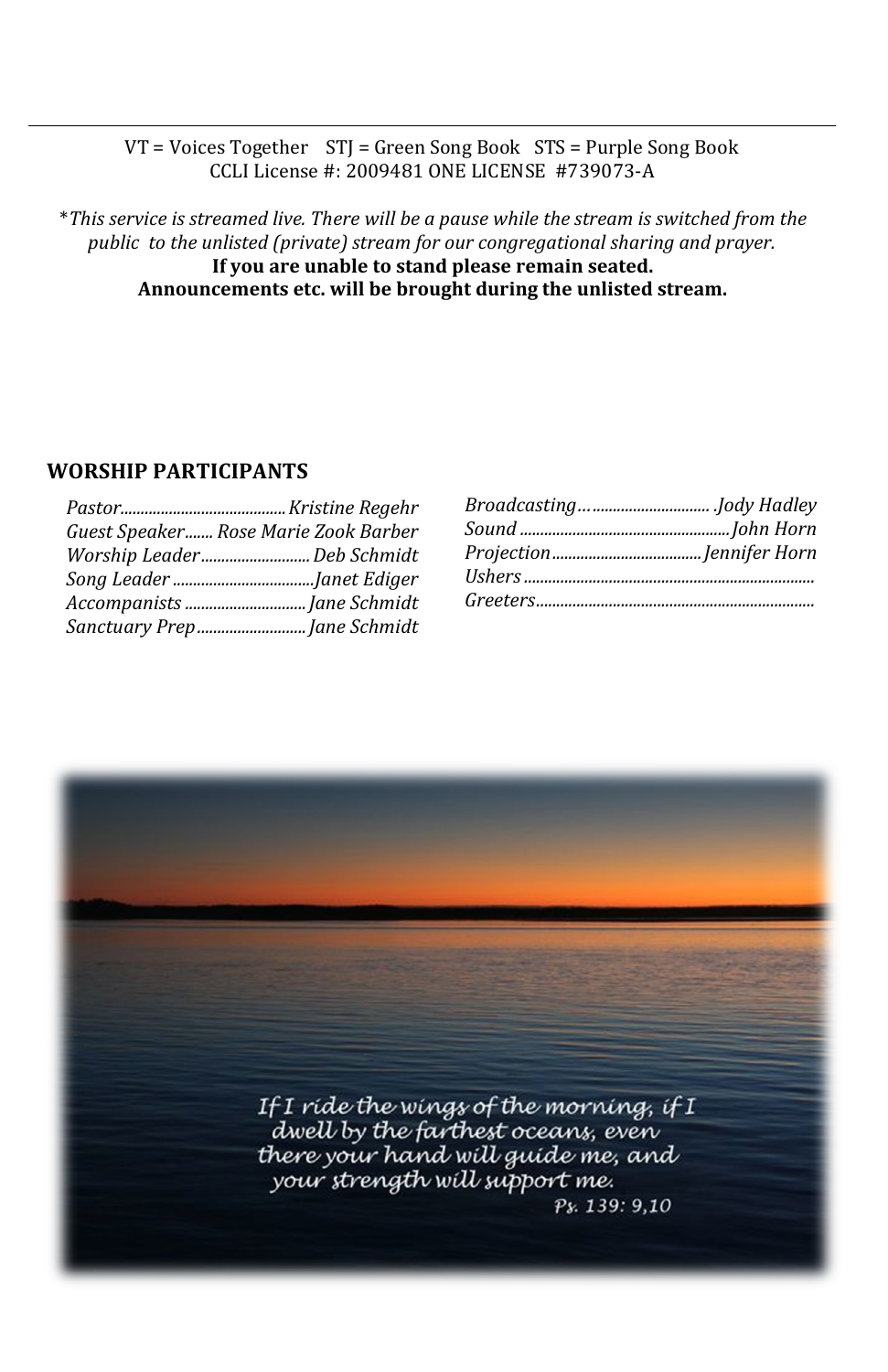| <b>Welcome</b> to Faith<br>Mennonite Church. We are glad you<br>are here.<br><b>Please</b> wear a mask during worship<br>and singing.<br>If you need a listening assistance<br>device or a large print bulletin,<br>please ask an usher. | <b>OUR MISSION STATEMENT</b><br>As followers of Jesus Christ, our<br>mission is to<br>- Worship together as a community of<br>faith,<br>- Invite everyone to share the gift of<br>God's love,<br>- Nurture each other in the faith,<br>- Serve others in the spirit of Christ,<br>and |
|------------------------------------------------------------------------------------------------------------------------------------------------------------------------------------------------------------------------------------------|---------------------------------------------------------------------------------------------------------------------------------------------------------------------------------------------------------------------------------------------------------------------------------------|
| There are a few *quiet* craft items on<br>the back table of the sanctuary that<br>can be used during worship.                                                                                                                            | - Proclaim His way of peace, justice<br>and reconciliation.                                                                                                                                                                                                                           |

### *FAITH FAMILY NEWS*

**FAITH MISSION CIRCLE** will meet February 7 in the Fellowship Hall. We will be working on MCC projects, such as tying comforters and putting together hygiene kits. The project will be MCC Returning citizen Care Kits. (Men's deodorant, small or large pkg Q-tips, any size shampoo) The offering will be for the Faith Mission Circle.

**THANKS TO ALL** of you who volunteered and prepared meals for New Hope Shelter our last week! We are now serving just the evening shifts from 5 – 11 p.m. Our next scheduled week at the Shelter is March 23 – 29. Grace Bartel, team leader for FMC.

**THE OPTIONAL SESSIONS** to help us prepare for the Second Reading of our inclusion proposal are coming together. Here are times and dates of the following:

**Monday, January 31st at 6:30p.m.**: What do the letters mean? LGBTQIA+ **Wednesday, February 2nd at 6:30pm:** Repeat of the Bible study on homosexuality for those who couldn't make it the first time. If you prefer a different time, please let us know.

**Thursday, February 3rd at 6:30pm:** Church health and vitality (First session will be guided by topics found in the book Reawakened: Activate Your Congregation to Spark Lasting Change by Glen Guyton.)

**SECOND READING CLARIFICATIONS:** Due to COVID uptick, *as well as*, listening and watching for the guidance of the Holy Spirit, we have made some adjustments to the format of the Second Reading meetings. The main changes are that we are moving entirely to Zoom meetings, and that we would like to record them and share the meetings on our private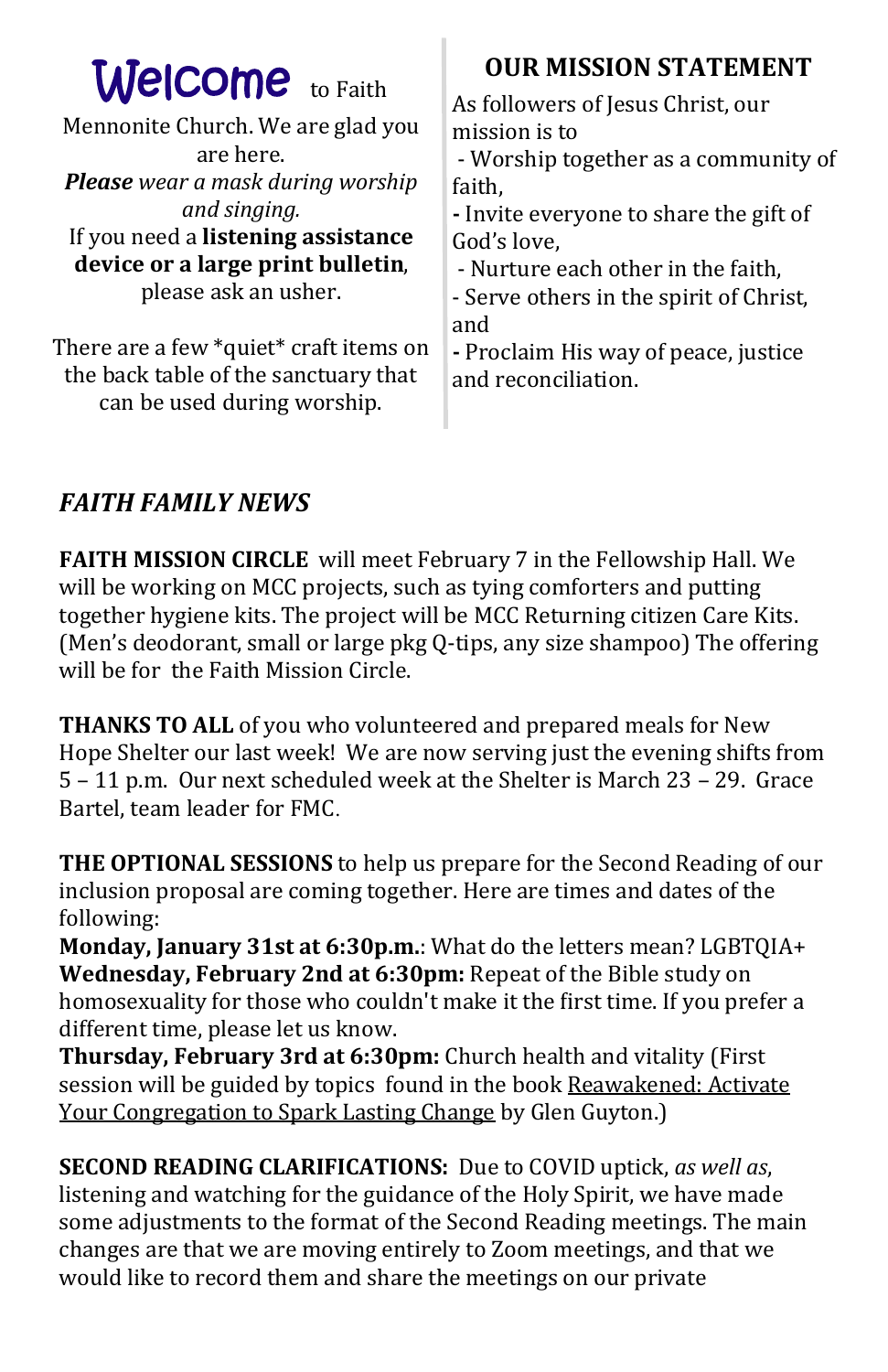congregational website (members.faithmenno.org.) Or you may attend a nonrecorded meeting, or write a testimonial! Please read the churchwide email sent out on January 27th for full details and/or contact the church staff with any questions.

**IF YOU ARE NEEDING** your 2021 contribution statements mailed to you, please let me know.

**PLEASE CHECK OUT** additional new books to the church library since this fall. You can find a list of books on the library table. Happy Reading!!

## **OTHER AREA ITEMS**

**NOW IN THE REGIER GALLERY** in Luyken Fine Arts Center at Bethel College – Ernest Vincent Wood III, "Redefining**,"** through Feb. 24 (closing reception Feb. 24). Gallery hours: Mon.-Fri., 9 a.m.-4 p.m.

**SATURDAY, FEBRUARY 5 –** Kauffman Museum first-Saturday bird walk, 8 a.m. start time in the museum parking lot at the corner of Main and 27th streets in North Newton. Experienced birders lead a walk of 1-1.5 hours in Chisholm Park and on Sand Creek Trail (terrain is mostly wood-chip path and sometimes uneven/sloping).

**TUESDAY FEBRUARY 8 –** Bethel College Organ Recital Series with Dr. David Pickering of Kansas State University, 7 p.m., Administration Building chapel. Current Bethel COVID protocols require masking indoors regardless of vaccination status*.*

**FRIDAY, FEBRARY 11,** guest recital with Bethel College Professor Emeritus of Music Don Kehrberg, oboe

**DO YOU KNOW** a member of a WDC congregation who has leadership gifts, skills and perspectives to share in WDC? The WDC Gifts Discernment Committee seeks a diversity of names to consider for potential nominations for elected leadership roles, and values your suggestions as they prepare to select nominees for 2022. Suggestions may be submitted at any time using the online form on the WDC website or send suggestions to WDC at [wdc@mennowdc.org](mailto:wdc@mennowdc.org) or 316-283-6300 or PO Box 306, North Newton, KS 67117. For reference, information about WDC Executive Board and Commissions can be found here: [https://mennowdc.org/executive](https://mennowdc.org/executive-board-commissions/)-board[commissions/](https://mennowdc.org/executive-board-commissions/) Thank you! WDC Gifts Discernment Committee

**PLEASE JOIN MCC** in praying for peace and safety for everyone in Burkina Faso and Ukraine. MCC staff and partners are safe in both countries and are following security protocols. In Ukraine, there are two SALT participants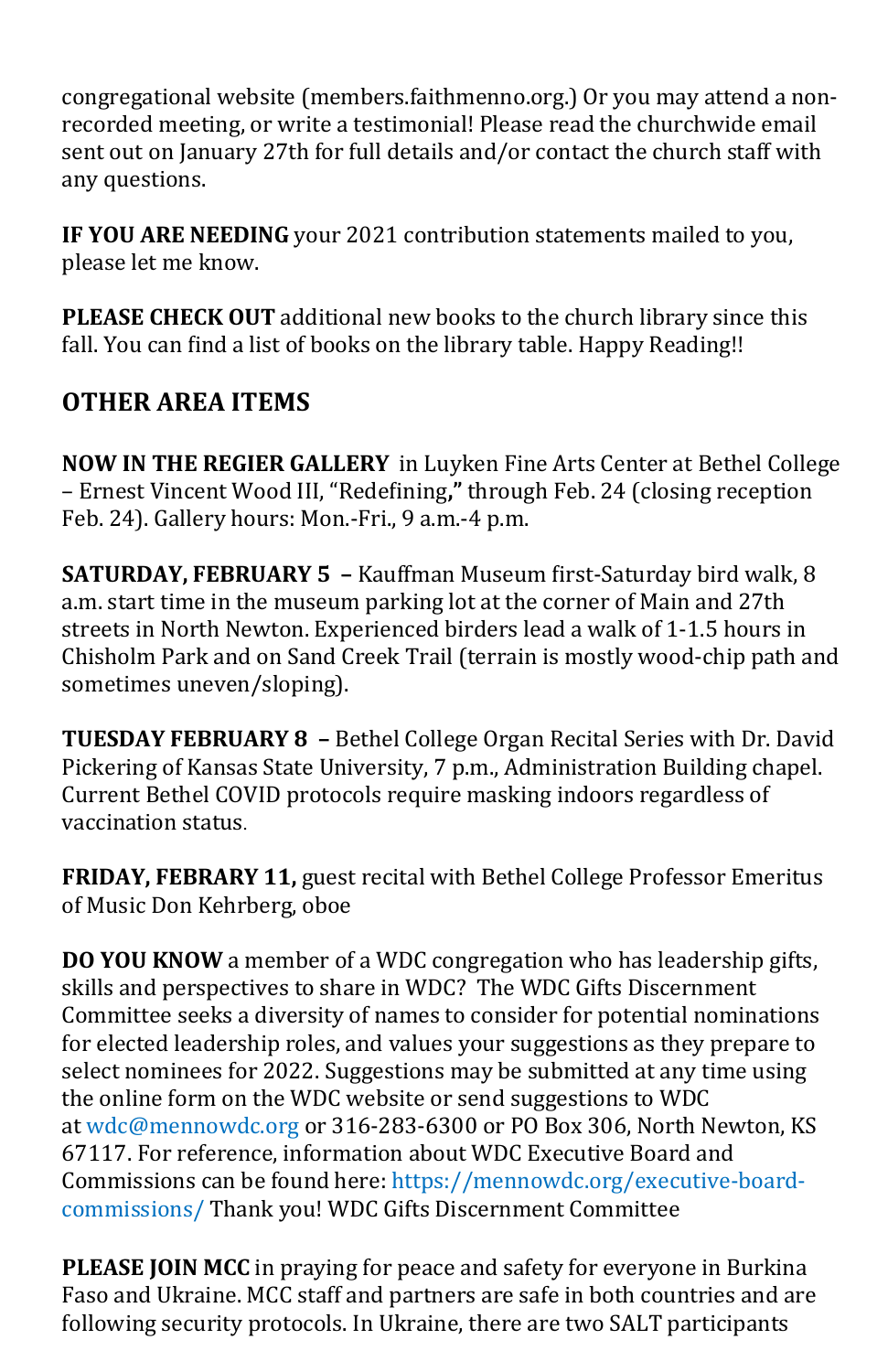from Kansas Micah Epp from North Newton and Aaron Ensz from Buhler, please keep them and their families in your prayers as well.

**MCC CENTRAL STATES** Annual Meeting will take place virtually on Saturday, February 26 from 1-2:30 CST. Please email [tinaschrag@mcc.org](mailto:tinaschrag@mcc.org) for a link to the Zoom meeting.



"By the rivers of Babylon, there we sat down, yea, we wept, when we remembered Zion. We hanged our harps

upon the willows in the midst thereof. How shall we sing<br>the Lord's song in a strange land? Psalm  $137:1,2,4$